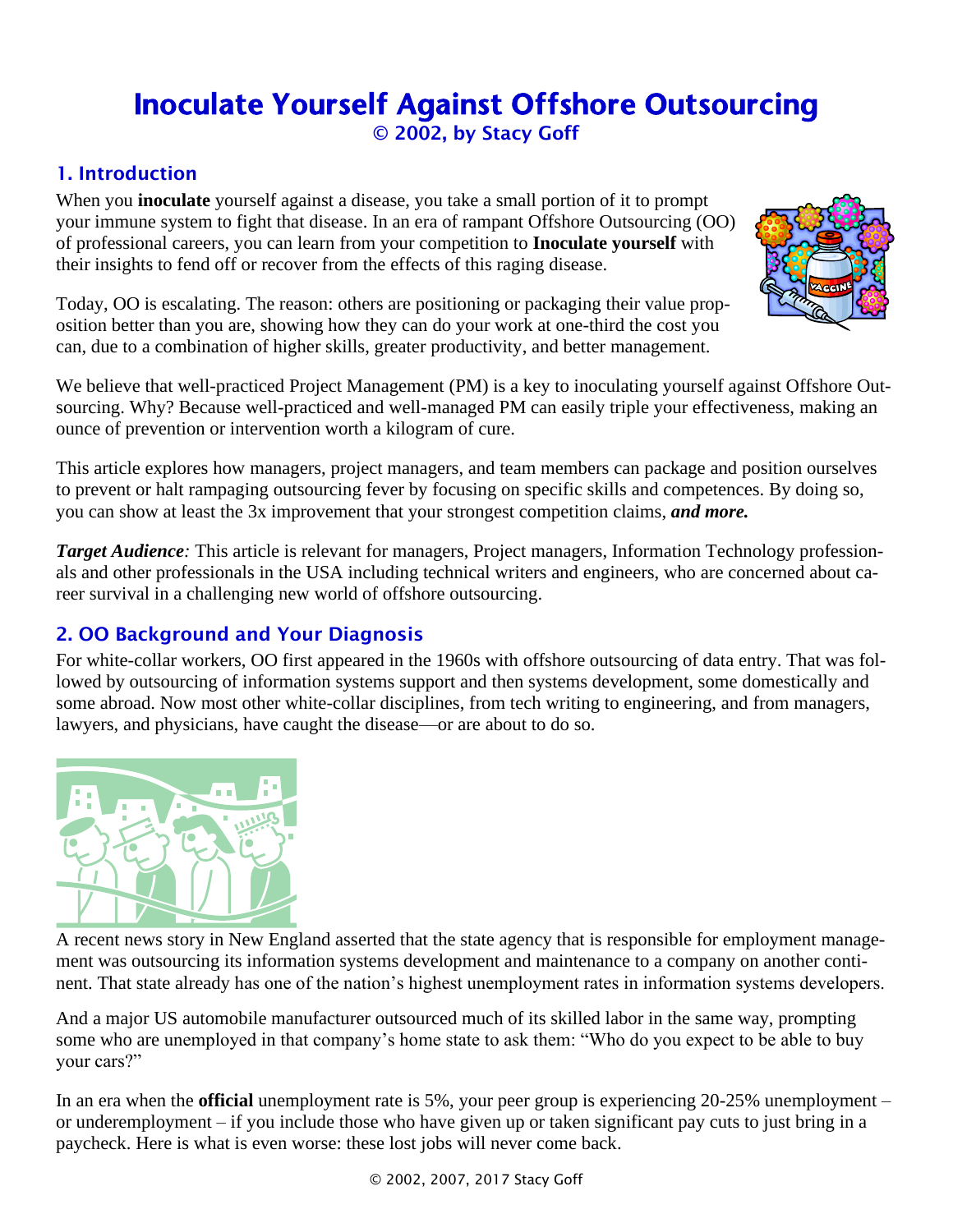So how can you cure this raging disease of the OOs, offshore outsourcing of your jobs? Perhaps, if we practice what we preach, you begin with a project plan. First, determine if you are already immune to the OO disease. If so, you need not continue with this article. However, keep this article close by, because the virulence of OO seems to increase with time. On the other hand, if you've already been exposed to the disease, don't waste time: begin your emergency procedures or interventions now.

# *Diagnosis: Temporarily Inoculated or Exposed?*

To diagnose your condition, take the following short exam. For each question, **circle Y for** *Yes* **or N for** *No*.

- **Y N** 1. Is your industry high-margin (profitable), or a high-profile government agency?
- **Y N** 2. Is your company in the top two in your market in both share and growth?
- **Y N** 3. Does your workgroup generate revenue, or provide support to those that do?
- **Y N** 4. Can you prove you add value (vs. overhead) to your enterprise?
- **Y N** 5. Are you out of work, or seeing signs that you are about to be?
- **Y N** 6. Is your enterprise in the process of shrinking by more than 10%?
- **Y N** 7. Is your workgroup viewed as overhead by others?
- **Y N** 8. Have you been asked to document your work processes or procedures for an external audience?

If you *confidently* answered "Yes" to questions 1-4 and "No" to questions 5-8, then you are inoculated for now. Congratulations! However, you still cannot ignore the OO threat; you just have a little more time to act.

If you **answered, "No"** to any of the questions 1-4, "Yes" to any of the questions 5-8, or left some questions unanswered, then you've already been exposed to OO, or exposure is imminent. You need to apply emergency procedures *STAT* (that's emergency room jargon for "fast").

# 3. Emergency Procedures for Project Managers



If you are a project manager or a team member, two factors underlying your OO exposure are also your inoculation remedies: *lower cost* and *higher skills*. If you are a Manager, see the topic below, Emergency Procedures for managers. In the meantime, managers should continue reading because what is relevant for your staff may be relevant for you, too.

#### *Lower Cost: Threats and Remedies*

The flight of white collar jobs to countries where the average pay is one-third that of the US is not a new threat. It has been going on for quite some time. In today's global economy, expect this trend to continue.

Your potential remedies include working for less money, producing more, finding a unique niche, or waiting 10 years until some of those countries' new prosperity causes your competition to cost more than you do. *Which remedies do you prefer?* By using any appropriate one, or a combination of these remedies, you can (potentially, given effort and support) lower your cost per unit of project result by 3x and match your competition. You must either meet the competition, or make it irrelevant by establishing a *niche market* for what you do.

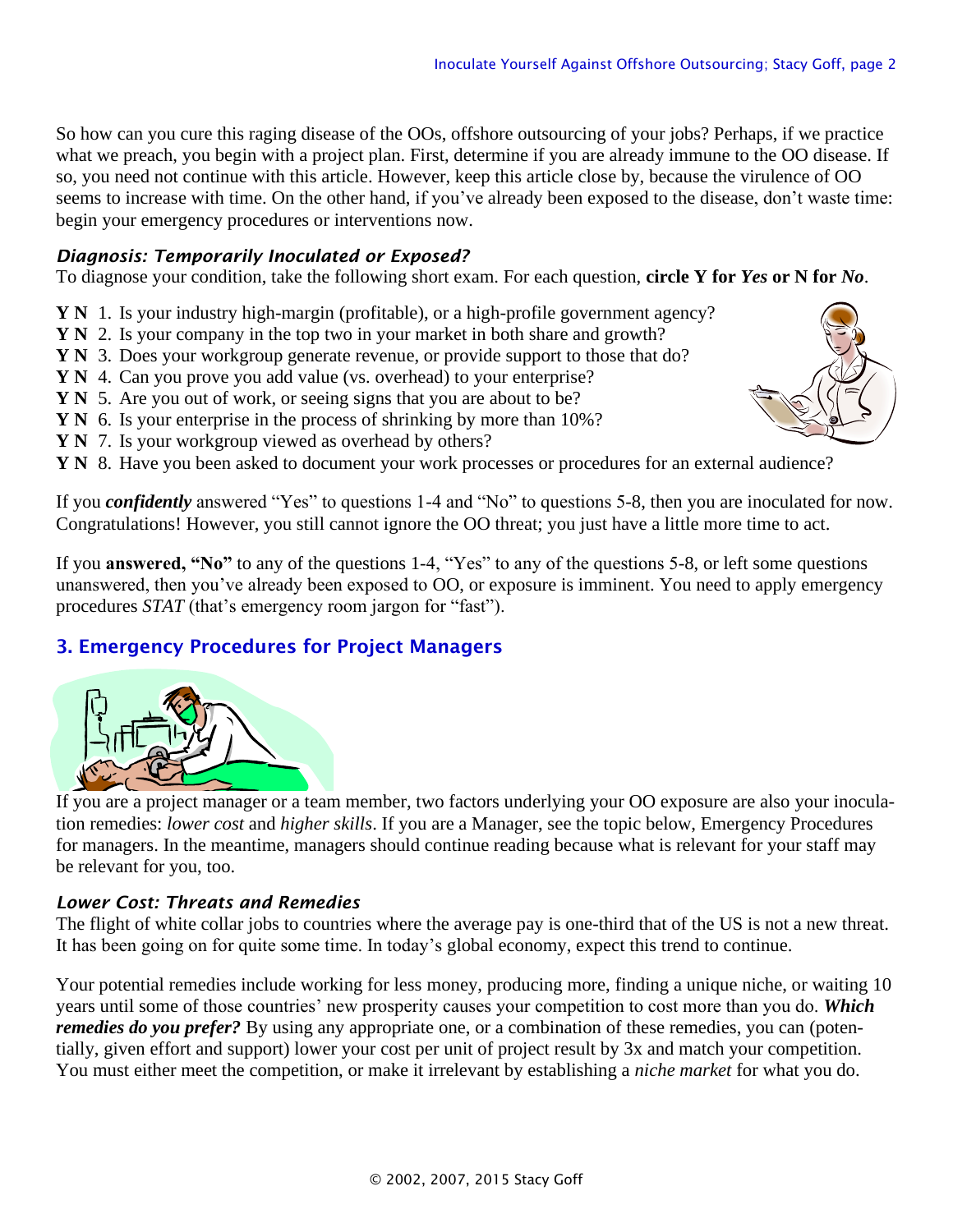# *Higher Skills and Competences*

Your competition for your job may be hungrier than you are (at least right now). And many of their nations are improving incentives for investment in talent. Their companies are boosting their training and human resources development, while much in the U.S. continues to focus on quarterly short-term profits.

Your best remedy is to invest in yourself; don't hope and wait for your organization to do it. From a project manager or team member perspective, you should focus your efforts in at least these six areas:

- Improve strategic vision, and project linkage to strategy;
- Improve communication effectiveness;
- Acquire the right staff, and then delegate more effectively to them;
- Improve commitment (self and others) and follow-through on results;
- Focus your efforts on improving performance in the front and back of the project life cycle, and
- Earn a competency-based (not just an exam-based, short-term knowledge-oriented) certification.

The six areas listed above are those where your competition is either outperforming you or will eventually strive to do so. In either case, you still have time to compete and establish an edge. Let us explore these six areas.

#### Strategic Vision Skills

Some of your competition have a cultural planning horizon that stretches 100 years. Their ability to focus on long-term goals is one of their keys to success. In the USA, our planning horizon too often ranges from 3 months to a year, with a primary goal of pleasing Wall Street.

You, however, must start thinking like your competition while continuing to please your management. Hone your ability to establish a project vision, communicate it to others, show how short-term results contribute to the vision, and then track your performance in realizing it. Easily said? Well, we didn't say your treatment would be easily done.

# Certification of Competences

Intuitively or otherwise, most people understand that to survive and advance they need to update their technical skills. Today, it is even more important to update your project management skills and competences.

But don't stop there. *Expand* your skills! Get certified! Get recognized! Then set up mentoring programs to help your peers. After all, expertise is the best example of compounding interest.

For project managers, certification in your discipline is a good start. The IPMA-USA's advanced certification program assesses a project manager's **competence**. This is a more reliable indicator of performance potential than other certifications. And, it is compliant with International Project Management Association's Four-Level Competence-based Certification program, so it is recognized throughout the World.

# Communication Skills

In a recent technical support call to a website hosting help line, I received impeccable service from a well-spoken support representative. When I asked if the server was down he told me the server was half the world away from him (only 500 miles from me). I congratulated him on his American English, and he said my area code prompted which American accent to use. How well do you communicate with *your* audience?

Given that project management is a set of specialized communication skills, how are yours? These skills include persuasive speaking and presentation, active listening, critical reading, and effective writing. Your competition recognizes the importance of communication; do you?

To gain an edge, improve your interpersonal skills: learn to relate well to those with different personal styles; read body language; instill confidence and passion in your topics. Use eye contact to improve trust, an



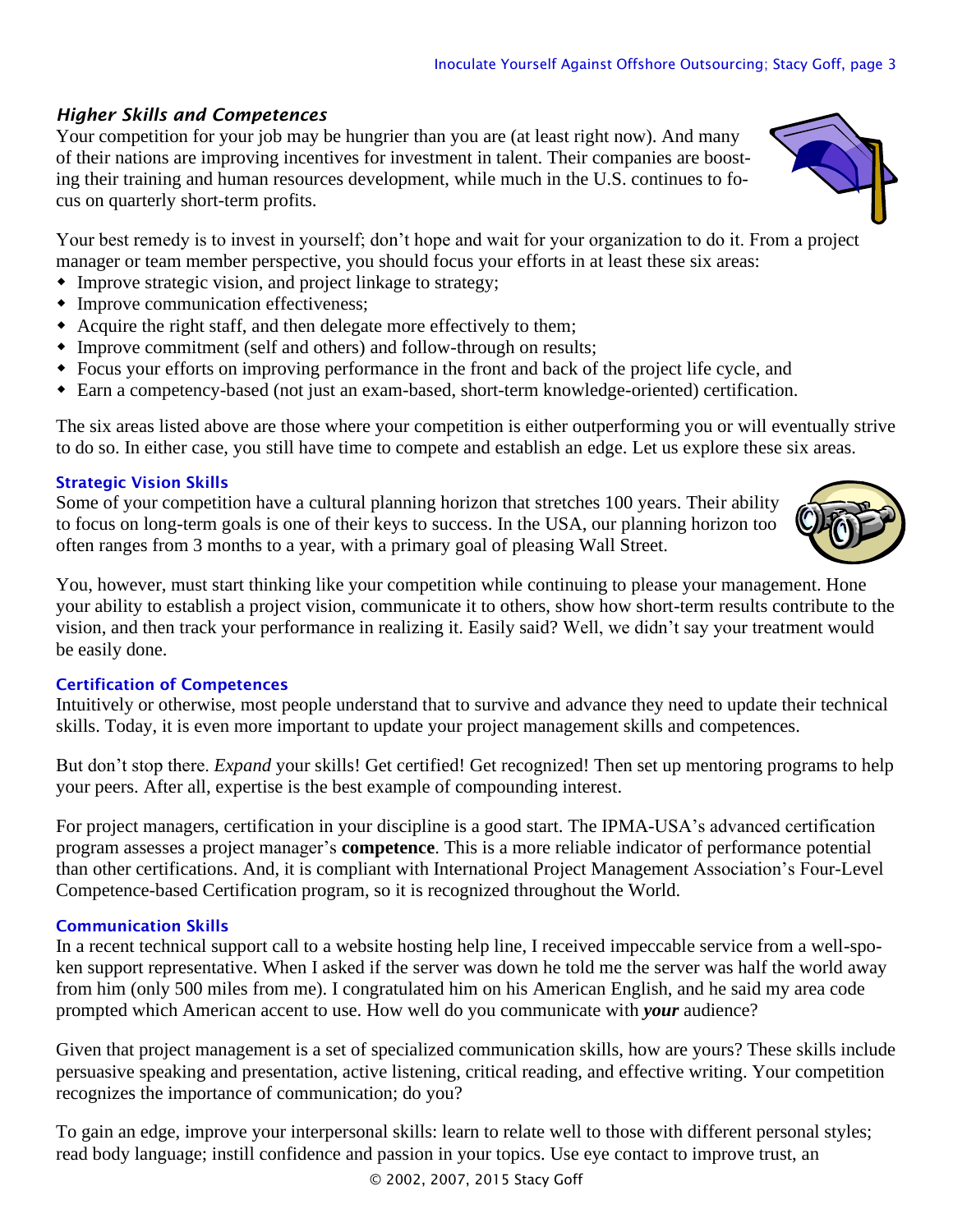American strength when used appropriately. Further improve trust with open-ended questions and active listening. Understand, read, and play the politics of each situation you encounter. Don't mistake kissing-up for politics.

# Staffing and Delegation Skills

Smart project managers staff their projects with people who are smarter, and even more motivated than they are, and then effectively delegate meaningful work to those people. Your leverage grows when you can find others who can complete assignments with higher quality *and* at twice or better the speed that you can. Is this possible? It can be. Barry Boehm, in his 2000 update of COCOMO<sup>1</sup>, cites, in Information Technology projects, a mere half-dozen skill and experience factors that can increase project effectiveness up to 100 times!

Find and cultivate those superstars! Build the business case for making them available to your team. And then learn to delegate more effectively. Can your team members tell you a handful of ways to get their assigned work done faster and more frugally at the same or higher level of quality? If not, then your delegation skills probably

need improvement. The best delegation uses directives sparingly and encourages feedback so that team members will fearlessly tell you how their skills and time can be better used.

# Follow-Through Skills

As important as it is to demonstrate the skills covered in this article, it's even more important to make, and follow-through on, commitments. We see many project managers and other professionals who are all talk, very little action, and even less follow-through.



Your remedy is to do what you say you will. Commit to needed actions in your organization, and then track and report your progress. This is a proven way to keep your visibility high with your peers and managers. Take the actions needed to achieve your commitments on time. Show you delivered the business benefit that you and your project sponsor described in the Project Charter.

It seems strange, but project managers can be some of the worst in the competence of follow-through. Your competitors are winning because they demonstrate strength in this area. You must at least match that strength.

# Front- and Back-End Project Management Skills

Professionals in most disciplines are most vulnerable in the *middle* of their project life cycle. This trend started with outsourcing of project Construction activities. Then Design and Testing were outsourced. Now the OOs are threatening to take over Requirements and Implementation.

What's left? The beginning and end of the project life cycle: Project Initiation and Beginning of Use (also known as the Warranty Period). To be a successful project initiator, synchronize your project portfolios with enterprise vision, goals, and objectives; employ skills for managing risk, and analyze project benefits relative to costs.

At the back end of the life cycle, during the Warranty Period, you must be adept at capturing *and* applying Lessons Learned; prove you met the objectives and business need; demonstrate that the project achieve the promised benefits; and manage the impact of the change in the enterprise. Yes, competent project managers are successful Change Agents!

As project manager, don't be afraid to help your Sponsor become a critical evaluator: It is far smarter to kill a bad project early than to send it elsewhere for discount development. In our experience, employing these remedies can improve projects by a factor of 10x-30x.

<sup>© 2002, 2007, 2015</sup> Stacy Goff  $<sup>1</sup>$  Boehm, Barry W et. al., Software Cost Estimation With COCOMO II, Prentice Hall, New Jersey, 2000.</sup>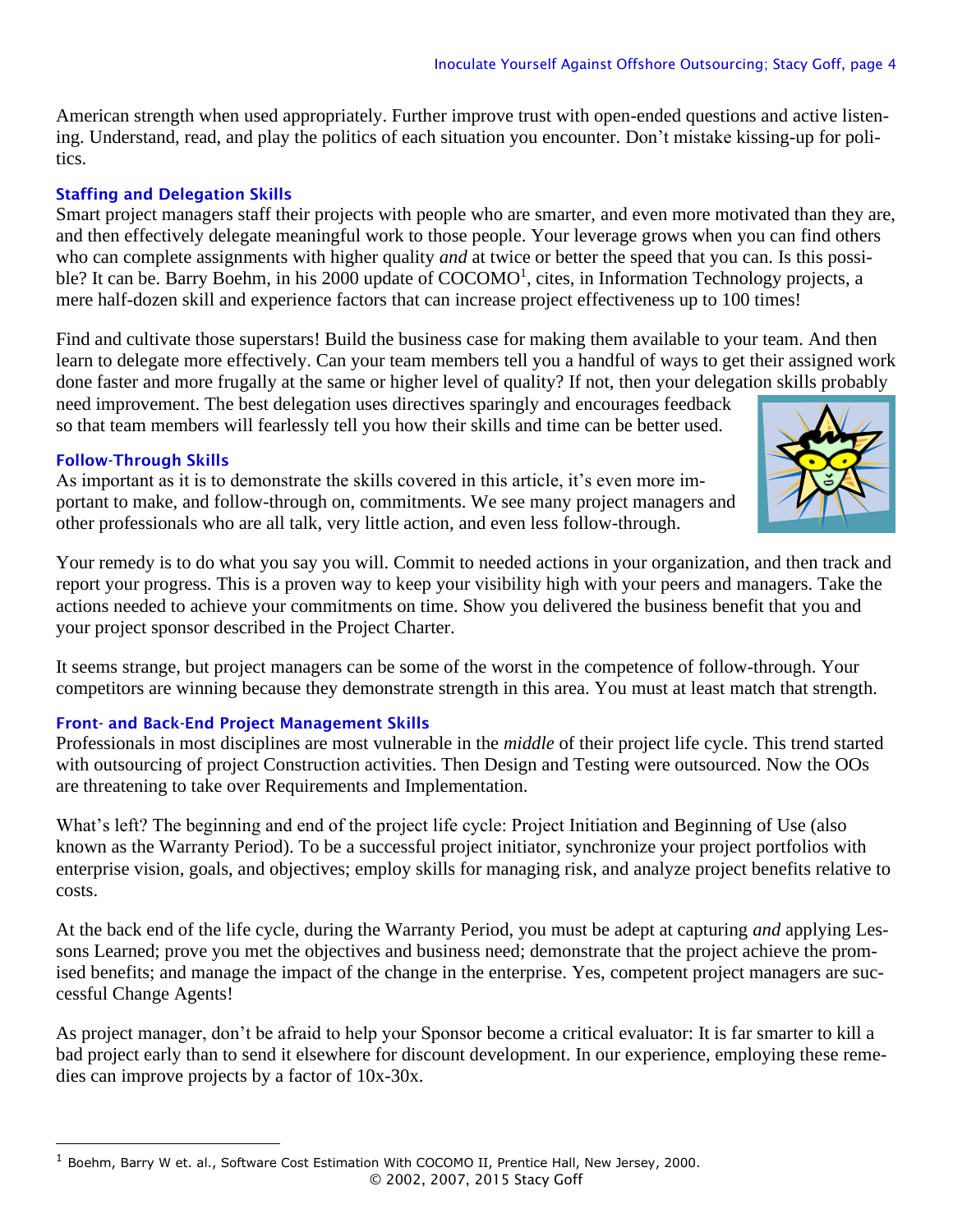*Sidebar*: Don't abandon your technical skills, but provide a more balanced platform for displaying them. For IT, this means you must get out of rolling-your-own code! Evaluate and install package or component options, which can significantly cut mid-life-cycle costs. If you must code, then use iterative methods that keep you closer to your customer; this can provide more value sooner and keep you more visible.

# 4. Emergency Procedures for Managers

Fifteen years of de-engineering the organization has decimated the ranks of managers, just as it has done to project managers, team members, and other professionals.

In some organizations, many of the best managers left because they had higher value in the open job market. Of those who remained, some were dedicated to helping their people and their organization survive; others believed staying put was the only way *they* could survive.



From this morass arose a clever thought: Let's outsource our less-effective business functions to someone who can manage our work better than we can, and profit from it! Such an irony! Note that we are not saying outsourcing is bad; the practice can really work well for some non-core business processes. Sadly, there is also a fair amount of OO, even for core business processes, that happens just because competitors are doing it, and it appears to be viable in the absence of contrary information. The least-competent actions we have encountered are situations where enterprises outsource their project managers—their capacity for strategic change. Have you seen this mistake in your organization?

The most effective managers we've worked with in the USA and other countries consistently demonstrate traits that are key to a successful *project* climate; this makes them huge value-add for their enterprises, instead of overhead. These managers know that by staffing and funding a project appropriately, they can use its ROI to invest, launch and complete (for example) three follow-on, concurrent projects.

Just as in the case of compounded interest, they increase their ROI from 3:1 to 9:1—and more. How do the "savings" of your failed projects compare?

The managers who consistently increase project ROI share many traits. Of these, we think that a handful are key to OO survival: appropriately managing process and project work, vigilance in prioritizing their project portfolio, staffing top priority projects effectively, removing barriers to project work, establishing relevant measurements, developing their talented staff, and establishing a consistent project process.

When you adopt these strengths for better management, your range of possible improvement can be  $3x-9x$  just as it is for other successful managers of project efforts.

Some of us think we are exempt from the OO disease—that it only affects staff. Guess again: recent estimates are that 25% of the offshore outsourced positions by 2015 will be those of middle and upper managers!

# *Manage Process and Projects Appropriately*

The role of a manager, from first-level supervisor to chief executive, has changed during the last 30 years. Some of the players have not. They do not understand that, today, the majority of white-collar work in most companies is project work, and not ongoing, repetitive process work. Further, they do not understand that you manage project work differently than the way you manage process work.

"Starve the Process." In process work, a popular approach is to avoid adding staff while workload increases. One uses numeric controls to monitor the quality of results. Managers only intervene to add resources when failure rates increase. Starve the process and adjust when indicators warrant.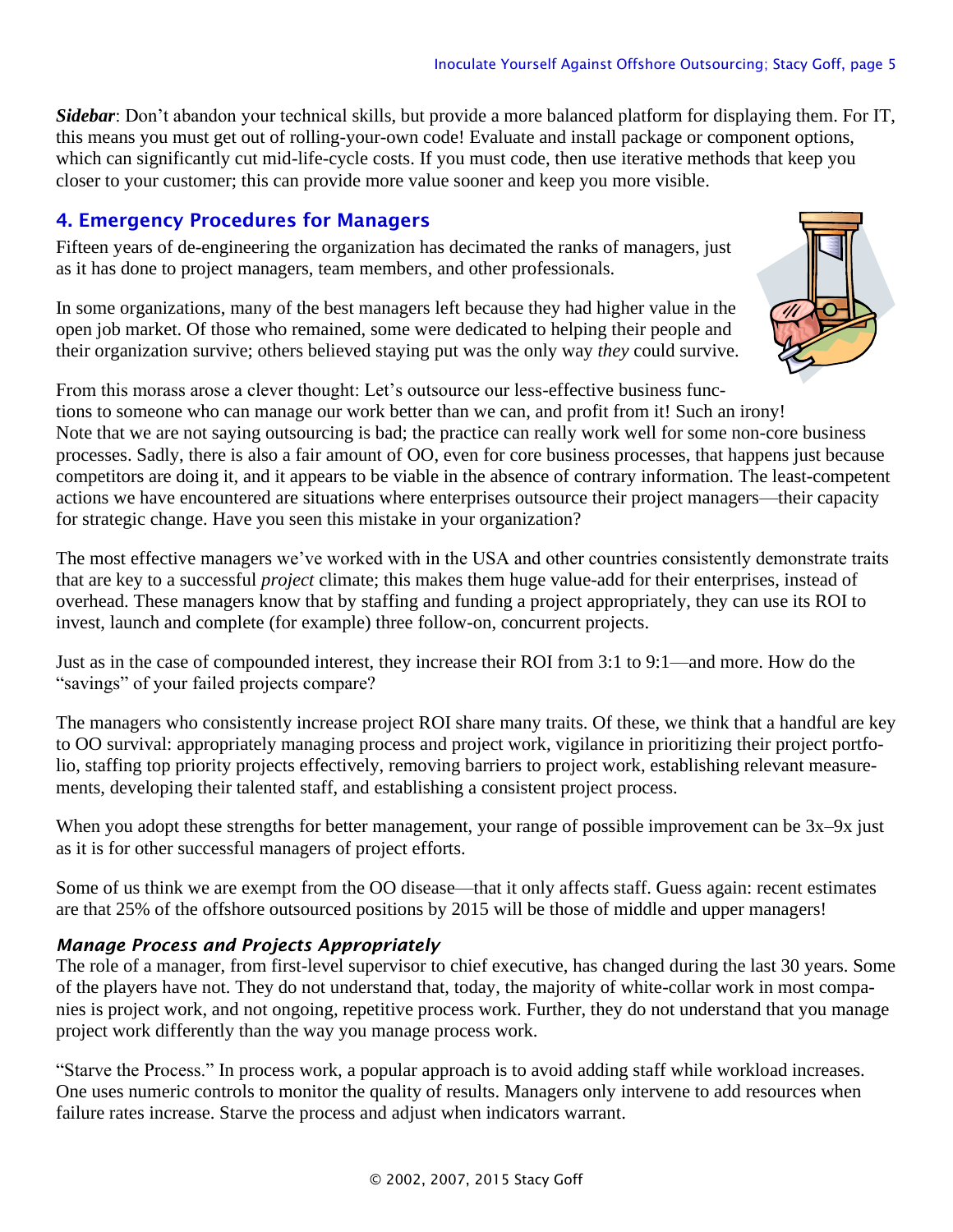Applied to projects, that approach results in under-staffed efforts that ultimately cost more, come in too late and miss opportunities, reduce scope and quality, and earn less than their intended ROI or even result in negative ROI. This is the height of project incompetence. Have you seen it? Your remedy: learn how to manage projectoriented efforts. Although you may succeed in starving the processes, you must always feed the (right) projects.

# *Prioritize Your Portfolio*

Another classic cause of project failure is when organizations try doing too many projects at once with too few resources to staff them. This is the "we're losing money hand over fist, but making it up in volume" approach.

Prioritize your portfolio by aligning projects to enterprise strategies, considering Break-Even Time, ROI, business Risk and Opportunity, and other industry-specific factors. Then staff the top projects appropriately and complete those before beginning any of your lower priority projects. Avoid the all-too-common syndrome where workgroups frantically work



twice the number of projects than they can staff and manage effectively. The sad irony is managers who think they are helping everyone, but instead, they are *delaying and dismaying* everyone.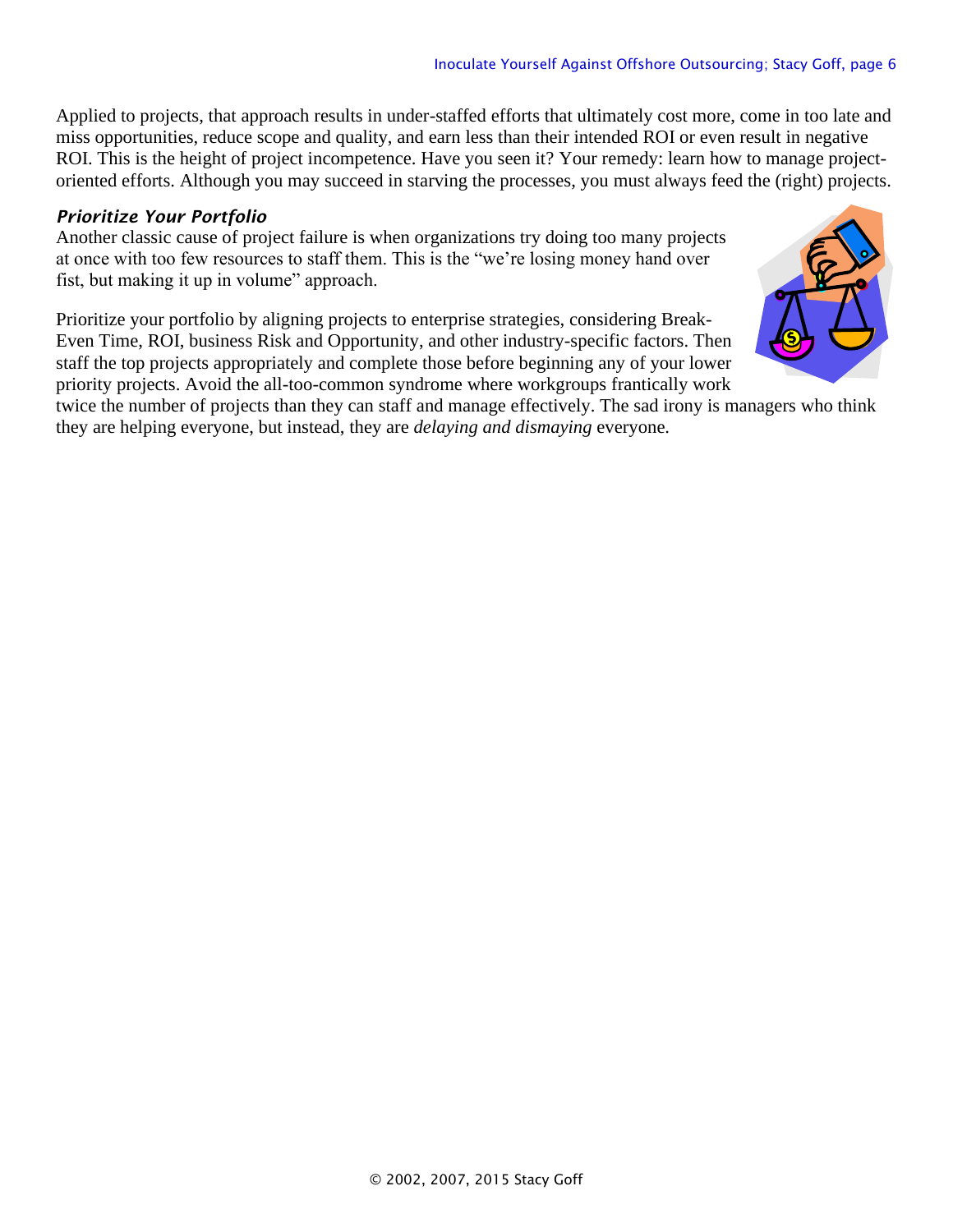#### Remove Project Barriers



Projects with tight due dates are an indicator of management malpractice. We need managers who run interference, pushing barriers out of the way for the team. Less-effective managers add proven project barriers when they assert that "meeting (unrealistic) deadlines is critical".

Your remedy: position yourself as a barrier-remover, and then *do it*. Don't dawdle over staff or material procurement decisions, and don't hold up reviews to accommodate anyone's or everyone's schedule. One of the toughest challenges for a Manager is to keep project momentum high in the midst of constant delays.

#### Establish Relevant Measurements

How do you respond when your manager or board asks you to prove that your project productivity rates are as good as your competition? Do you have a measurement program? Do you have traceable ways to measure scope (the ultimate measurable factor), from Portfolio Planning through Lessons Learned and Benefit Realization?

As Balanced Scorecard and Six Sigma measurement programs become more popular, we see organizations focusing on meaningless and easy-to-measure time and cost, while remaining clueless about scope, quality, and return on investment measures!



You, however, are not clueless. You have or will soon establish a measurement program and a metrics database. You insist that the data be captured and used in estimating new

projects. You avoid *just* measuring things that are easy to measure, instead measuring the things that are most important to your organization. You will make small and meaningful adjustments in your organization's processes or skills, and then review your metrics to see how the changes worked.

#### Develop Your Resources



In the "good old days", one of the most important jobs of a manager was to grow staff talent. This is still one of the smartest ways to continually boost productivity. Today, you spend most of your time marketing your organization to the rest of your enterprise, and defending staff from cutbacks. But today's best-shining managers still find time to grow their talent.

Work with your talented staff to identify their goals and aspirations. Help them identify the knowledge, skill and competency steps that will help you jointly achieve those goals. Assist them by training, coaching, and teaming with others, and monitor their results.

Time consuming? Yes, but would you rather they just left to work for another company or agency?

#### Establishing a Consistent Project Process

We've seen the mania over Maturity Models, Six Sigma, and the return of the re-engineers. The methods themselves are very useful. But believing that your chosen way is the only way is pretty stupid. The smart manager

© 2002, 2007, 2015 Stacy Goff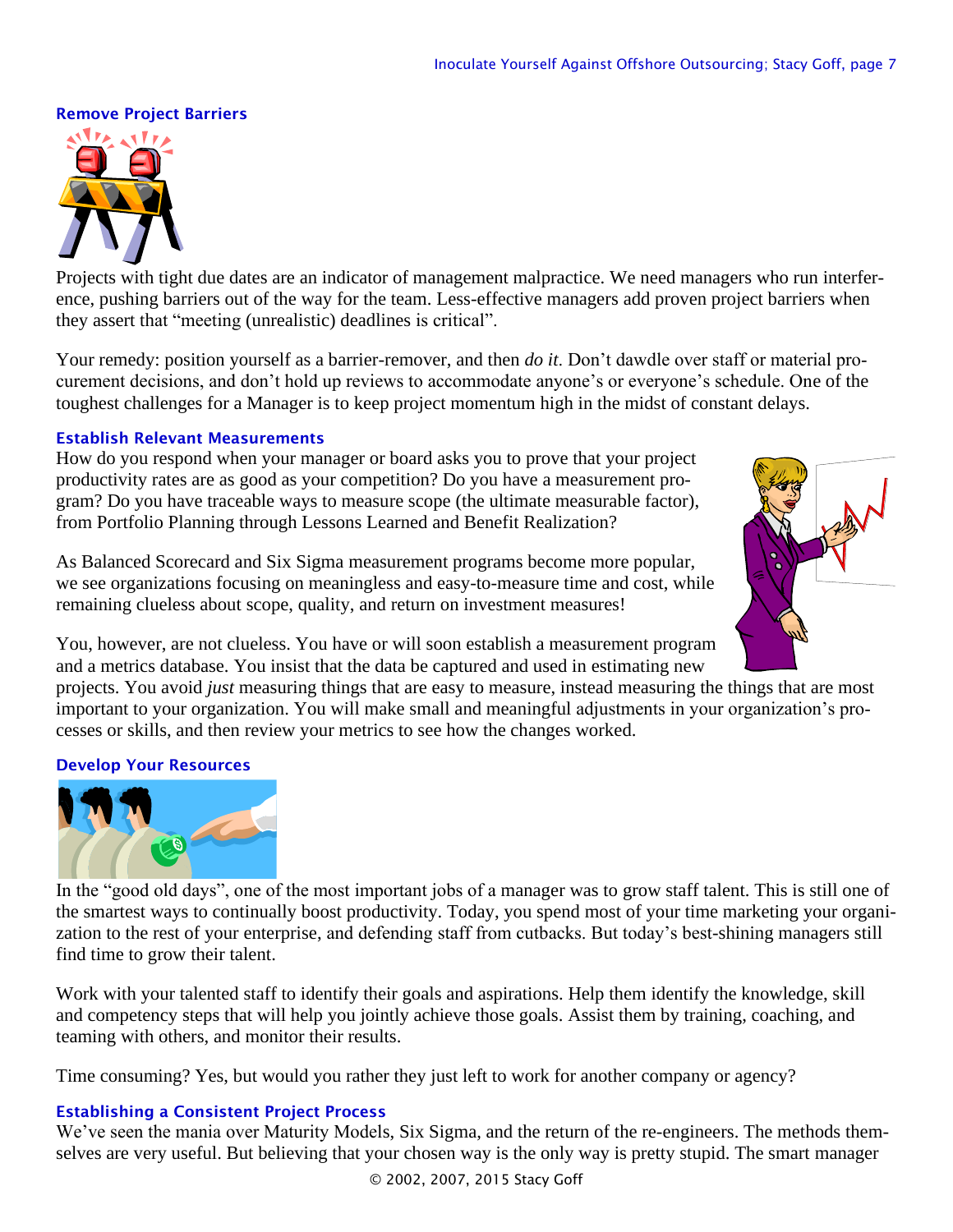treats the available methods and processes like a buffet—wisely choosing the best features of each to meet each project's unique needs.

Establish a consistent project management process for your group, with milestone approvals and roll-ups that work with projects of different disciplines and sizes, and improves project visibility.

Develop templates to improve deliverables. Tailor the templates to different types and sizes of projects. Don't over-document the deliverables for a small prototyping project by forcing the use of templates for a large, complex project. Post a collection of good examples, and explain why they are good.

Adapt a range of appropriate project methods. To your project toolkit, add methods for small specialty projects, for projects with rigorous regulatory requirements, and methods for agile (but not fragile) projects that are targeted for new markets.

# 5. Conclusion

Companies outside the USA are packaging and positioning themselves as having lower-cost, higher skills, and better management than we have. If it's true, it's a threat that's been realized. If it isn't true, it's still a threat until we can disprove it.



In the current OO climate, you are competing with people who are successfully claiming they can deliver a 3x productivity improvement. If you spend time implementing the suggestions in this article, you could achieve improvements of several times that much (note that our numbers are anecdotal, but feasible, depending on your capacity).

We've worked with companies to implement just a portion of these actions, resulting in 10x improvements over 3-4 years. At that point most of our clients clearly saw follow-on actions that would achieve another 10x of improvements.

Heed and then act on the remedies we've discussed in this article. Package yourself the way your competition does, then improve and step up the pace of marketing your teams, your services, and your unique value proposition to your enterprise.

If the compelling business reason for the OOs is to save money, then in the short term Offshore Outsourcing may be sensible. Be aware, however, that many companies who outsourced vital business functions in the late 1980s and early 1990s *to US firms* are seeing some negative effects: less flexibility, less responsiveness, and great difficulty conveying their Enterprise Value to external organizations.

Others have experienced a loss of competitive advantage due to outsourcing the wrong functions, or from outsourcing the right functions to the wrong domestic firms. The process of re-sourcing those functions has been painful. Re-sourcing from offshore will be even more painful.

Without being too jingoistic, we believe that if the offshore outsourcing trend continues, your children will be flipping burgers for their career. Instead, we need you to use your Project Management skills to do your part to help the USA continue being the innovative, prosperous, example for the free world that it has always been. Otherwise, just osculate your anatomy goodbye.

# **Editors' Note:**

This article was originally written in 2002, and was republished, with permission, in India. And, it has been downloaded most by participants in three countries: India, China and Ukraine. A minor update in 2007 changed no facts in the article, but the Offshore Outsourcing competitors have increased. The 2017 update primarily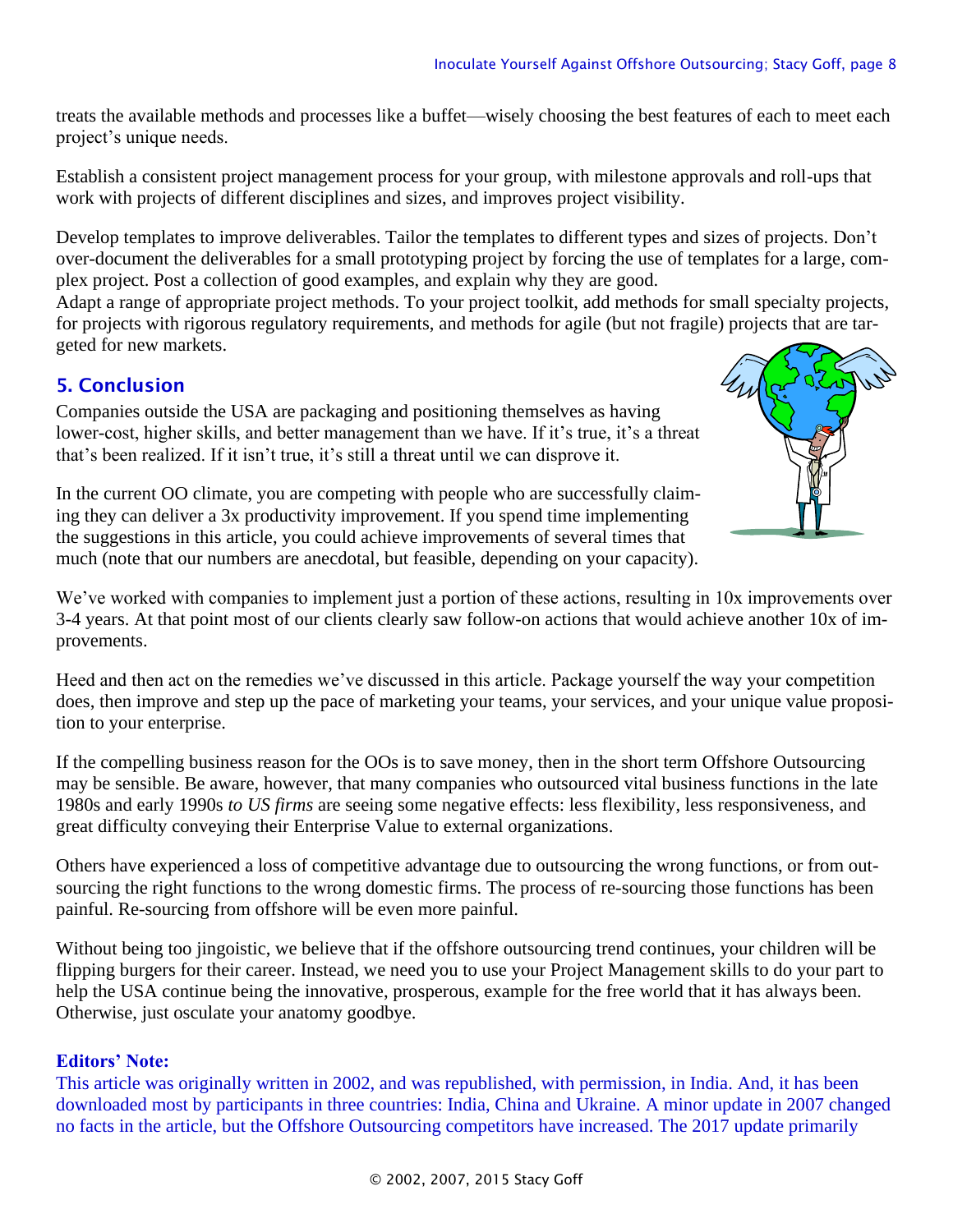updated the author bio and publishing information. The opportunity remains for effective managers and project managers to save their Enterprises from the scourge of Offshore Outsourcing.